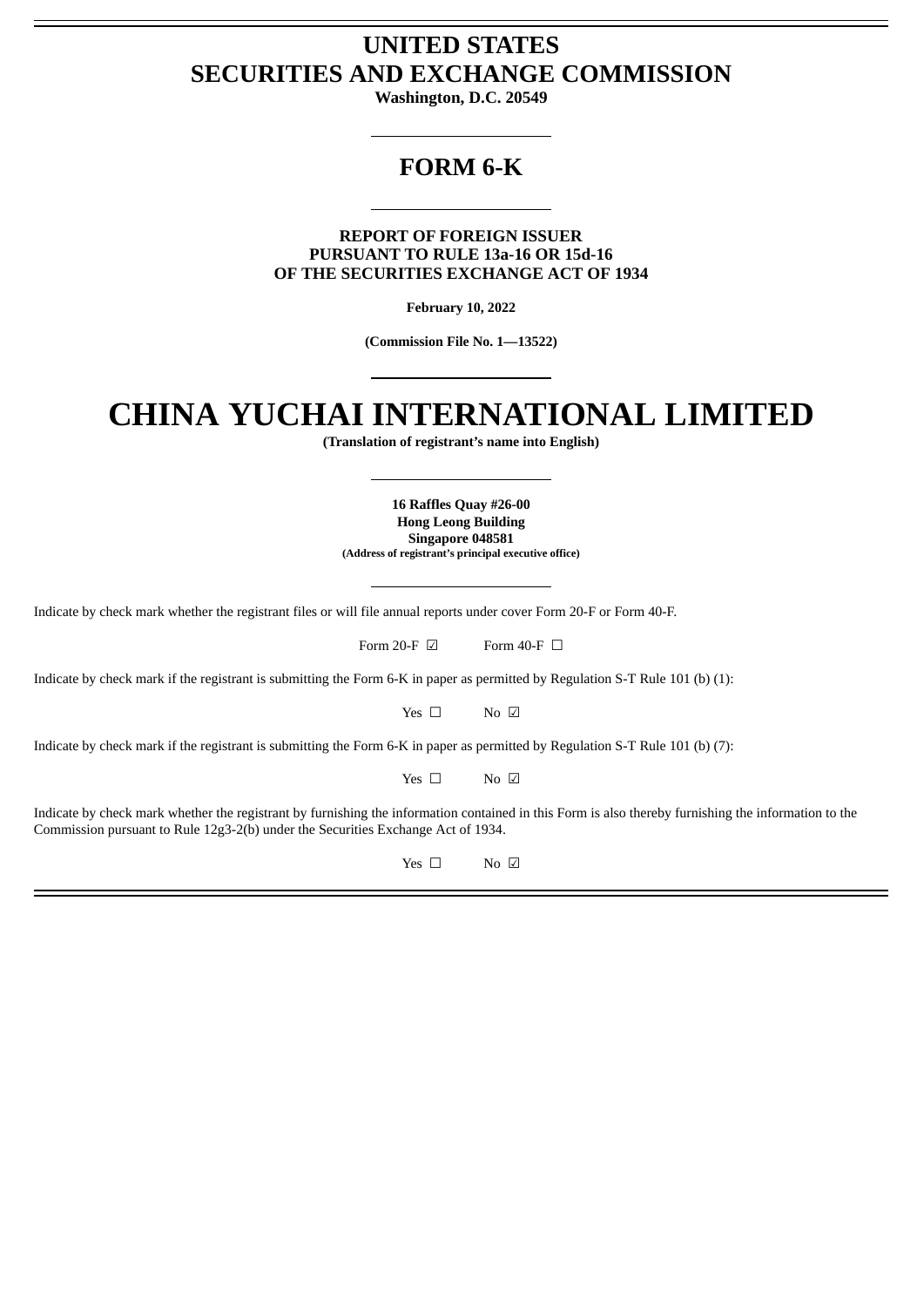### **Exhibit Description**

99.1 Press Release Dated February 10, 2022 - China Yuchai [International](#page-3-0) To Announce 2021 Unaudited Second Half And Annual Financial Results On February 24, 2022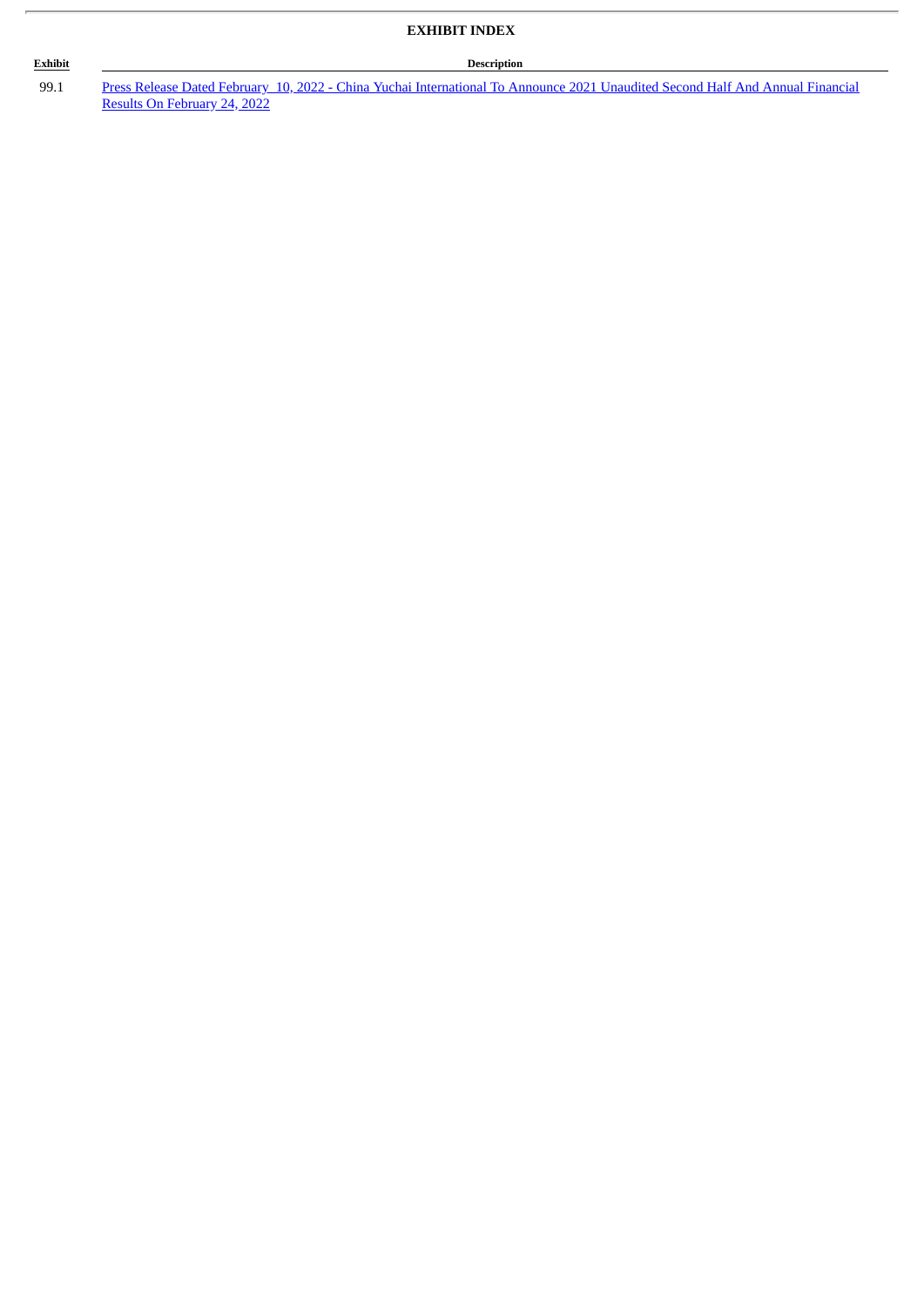## **SIGNATURES**

Pursuant to the requirements of the Securities Exchange Act of 1934, the registrant has duly caused this report to be signed on its behalf by the undersigned, thereto duly authorized.

> China Yuchai International Limited (Registrant)

By: /s/ Weng Ming Hoh

Name: Weng Ming Hoh Title: President/Director

Date: February 10, 2022

3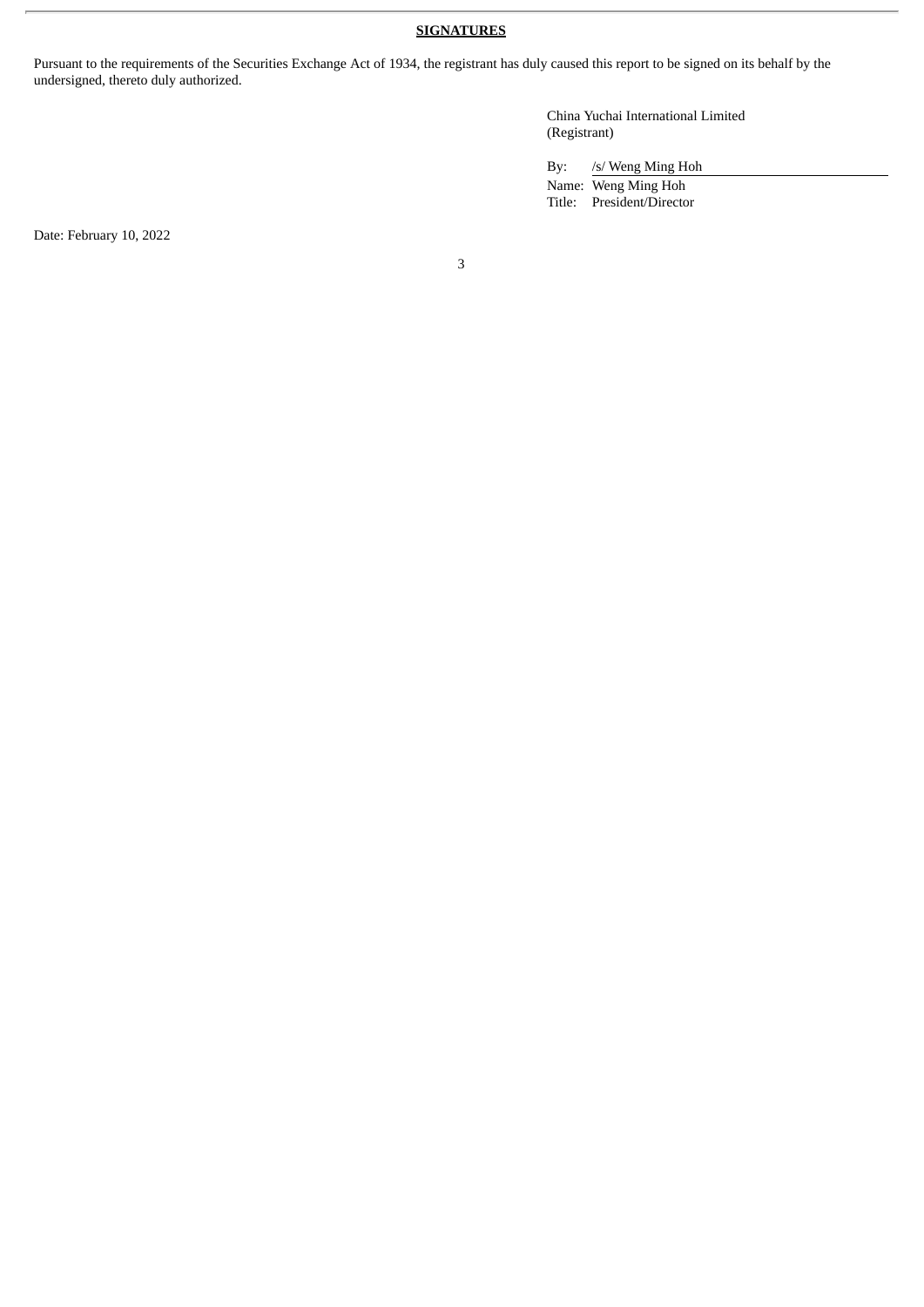

#### **CHINA YUCHAI INTERNATIONAL TO ANNOUNCE 2021 UNAUDITED SECOND HALF AND ANNUAL FINANCIAL RESULTS ON FEBRUARY 24, 2022**

#### **- Earnings Call to Begin at 8:00 A.M. EST –**

<span id="page-3-0"></span>Singapore, Singapore – February 10, 2022 – China Yuchai International Limited (NYSE: CYD) ("China Yuchai" or the "Company"), announced today that it will be releasing its 2021 unaudited second half and annual financial results on Thursday, February 24, 2022 before the market opens for trading. A conference call and audio webcast for the investment community has been scheduled for 8:00 A.M. Eastern Standard Time on February 24, 2022. The call will be hosted by the President and Chief Financial Officer of China Yuchai, Mr. Weng Ming Hoh and Mr. Choon Sen Loo, respectively, who will present on and discuss the financial results and business outlook of the Company followed with a Q&A session.

Analysts and institutional investors may participate in the conference call by dialing +1 855 821 9305 (United States), 3077 3569 (Hong Kong), 800 820 8527 (Mainland China), or 800 852 8114 (International), Conference Code: **93772167#** approximately five to ten minutes before the call start time.

For all other interested parties, a simultaneous webcast can be accessed at the investor relations section of the Company's website located at http://www.cyilimited.com. Participants are requested to log into the webcast at least 10 minutes prior to the scheduled start time. The recorded webcast will be available on the website shortly after the earnings call.

#### **About China Yuchai International**

China Yuchai International Limited, through its subsidiary, Guangxi Yuchai Machinery Company Limited ("GYMCL"), engages in the manufacture, assembly, and sale of a wide variety of light-, medium- and heavy-duty engines for trucks, buses, passenger vehicles, construction equipment, marine and agriculture applications in China. GYMCL also produces diesel power generators. The engines produced by GYMCL range from diesel to natural gas and hybrid engines. Through its regional sales offices and authorized customer service centers, GYMCL distributes its engines directly to auto OEMs and retailers and provides maintenance and retrofitting services throughout China. Founded in 1951, GYMCL has established a reputable brand name, strong research and development team and significant market share in China with high-quality products and reliable after-sales support. In 2020, GYMCL sold 430,320 engines and is recognized as a leading manufacturer and distributor of engines in China. For more information, please visit http://www.cyilimited.com.